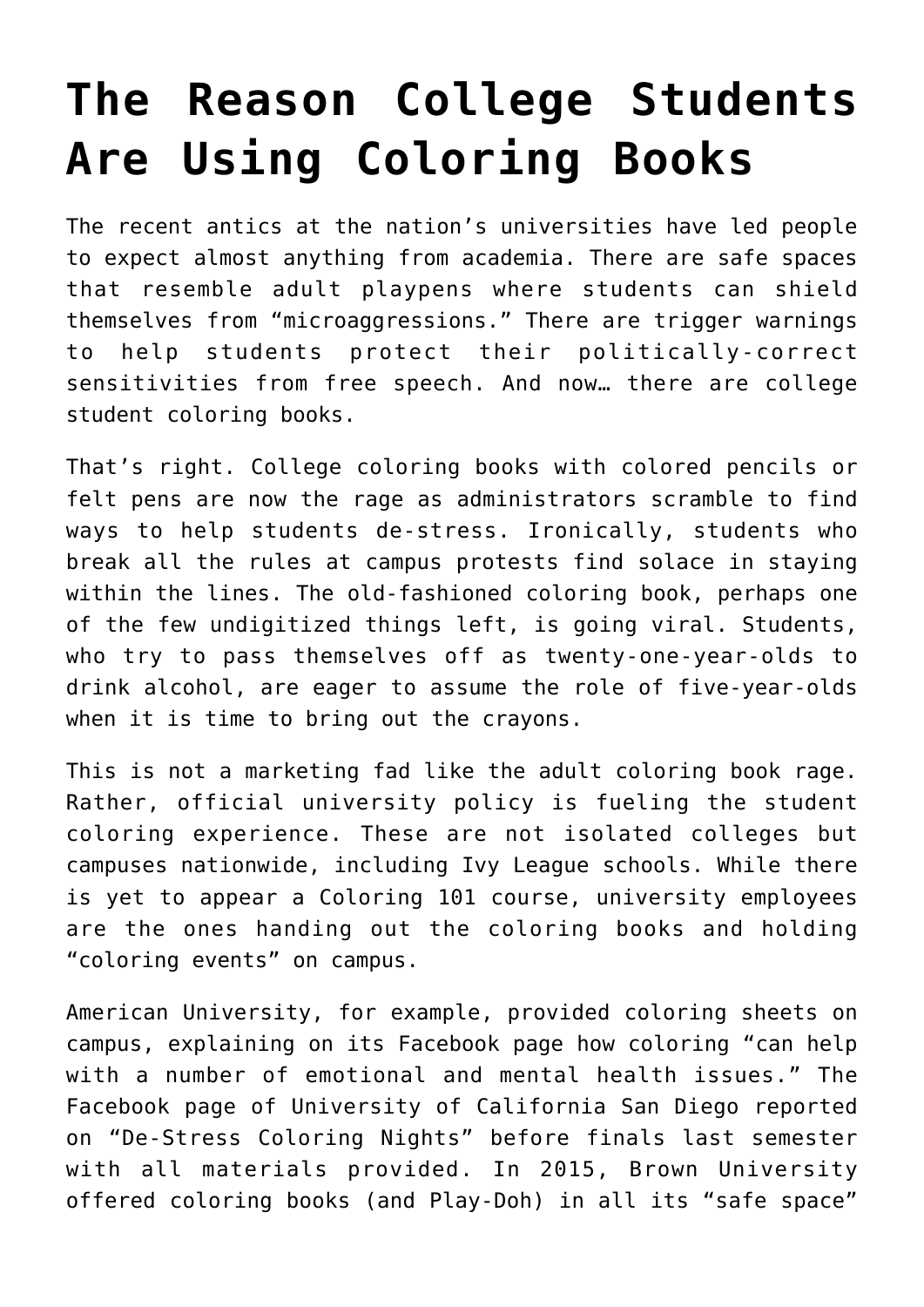rooms. The University of Missouri handed out an official Mizzou Coloring Book at its student union. The University of Nebraska-Omaha organizes regular DeStress Fests at the university library with large turnouts. All of this is done in the name of therapy.

However, college officials have got it wrong in offering this therapy. The purpose of university education is not meant to be therapeutic but formative. The university should concerned with the pursuit of truth, and not the stressful acquiring of knowledge and facts for future careers and debt repayment.

The university is meant to form character in students and prepare them for adulthood and family life. Students should be exposed to a philosophy of education in which they are taught to confront reality and overcome obstacles they will find when they live in the real world. The university should be a place of culture where the classic insights of the great thinkers of the past can benefit the present. College should mark a farewell to childhood and childish things. It should be the exhilarating embrace of independence and adult responsibilities.

Instead, many modern universities have adopted a philosophy in which the college coloring book is but a sad sign of the times. It is the fruit of a Hollywood culture that resists the natural need to grow up and assume responsibility. Many students aim to live forever-young lives of frenetic intemperance, in which they are encouraged to desire everything, instantly, and effortlessly. They defer major decisions about what they are to do with their lives, and see college as a mere extension of their adolescence… or perhaps now a regression to kindergarten. When young people fail to live up to the responsibilities proper to their age group, they will indeed become stressed. Hence, the recourse to the therapeutic coloring books.

However, the coloring book issue is also symptomatic of a